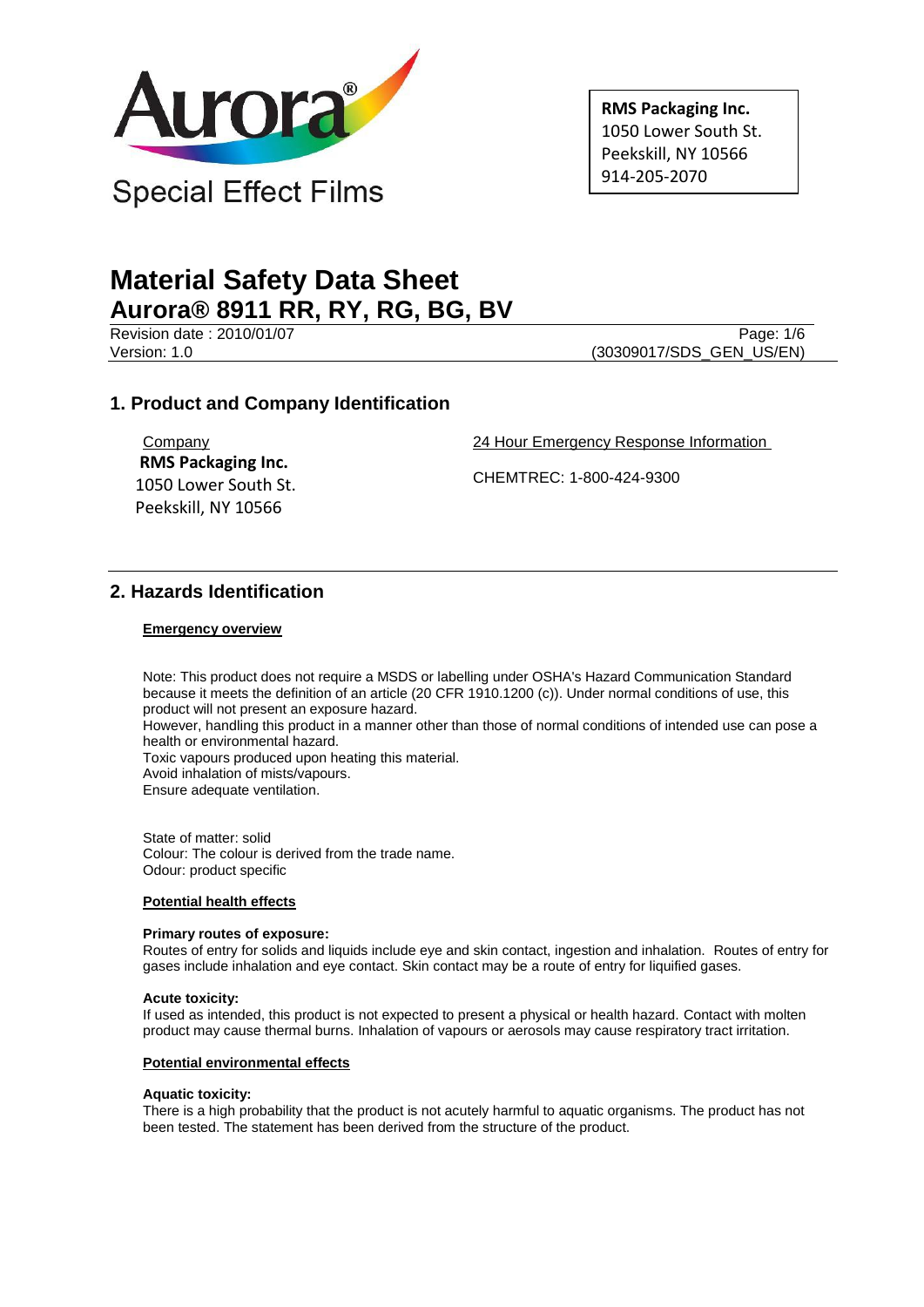# **3. Composition / Information on Ingredients**

This product is not regarded as hazardous under current OSHA Hazard Communication standard; CFR 29 Part 1910.1200.

## **4. First-Aid Measures**

#### **If inhaled:**

No hazards anticipated. If generated vapours are inhaled, move to fresh air. If decomposition products are inhaled, remove the affected person to a source of fresh air. Assist in breathing if necessary. Seek medical attention.

#### **If on skin:**

Wash thoroughly with soap and water. Areas affected by molten material should be quickly placed under cold running water. Solidified product should not be pulled from the skin. Seek medical assistance for removal of adhering material.

### **If in eyes:**

Wash affected eyes for at least 15 minutes under running water with eyelids held open. Seek medical attention.

#### **If swallowed:**

Ingestion is not likely in the available physical form. If ingested, seek medical attention.

# **5. Fire-Fighting Measures**

| >200 °C         |
|-----------------|
| does not ignite |
|                 |

not applicable (DIN 51794)

## **Suitable extinguishing media:**

water spray, dry extinguishing media, foam

#### **Additional information:**

Water stops chemical decomposition of substance/product.

#### **Protective equipment for fire-fighting:**

Firefighters should be equipped with self-contained breathing apparatus and turn-out gear.

#### **Further information:**

The degree of risk is governed by the burning substance and the fire conditions. Contaminated extinguishing water must be disposed of in accordance with official regulations.

In case of fire and/or explosion do not breathe fumes.

## **6. Accidental release measures**

#### **Personal precautions:**

Use personal protective clothing.

#### **Environmental precautions:**

Contain contaminated water/firefighting water. Do not discharge into drains/surface waters/groundwater.

#### **Cleanup:**

Sweep/shovel up. Place into suitable container for disposal.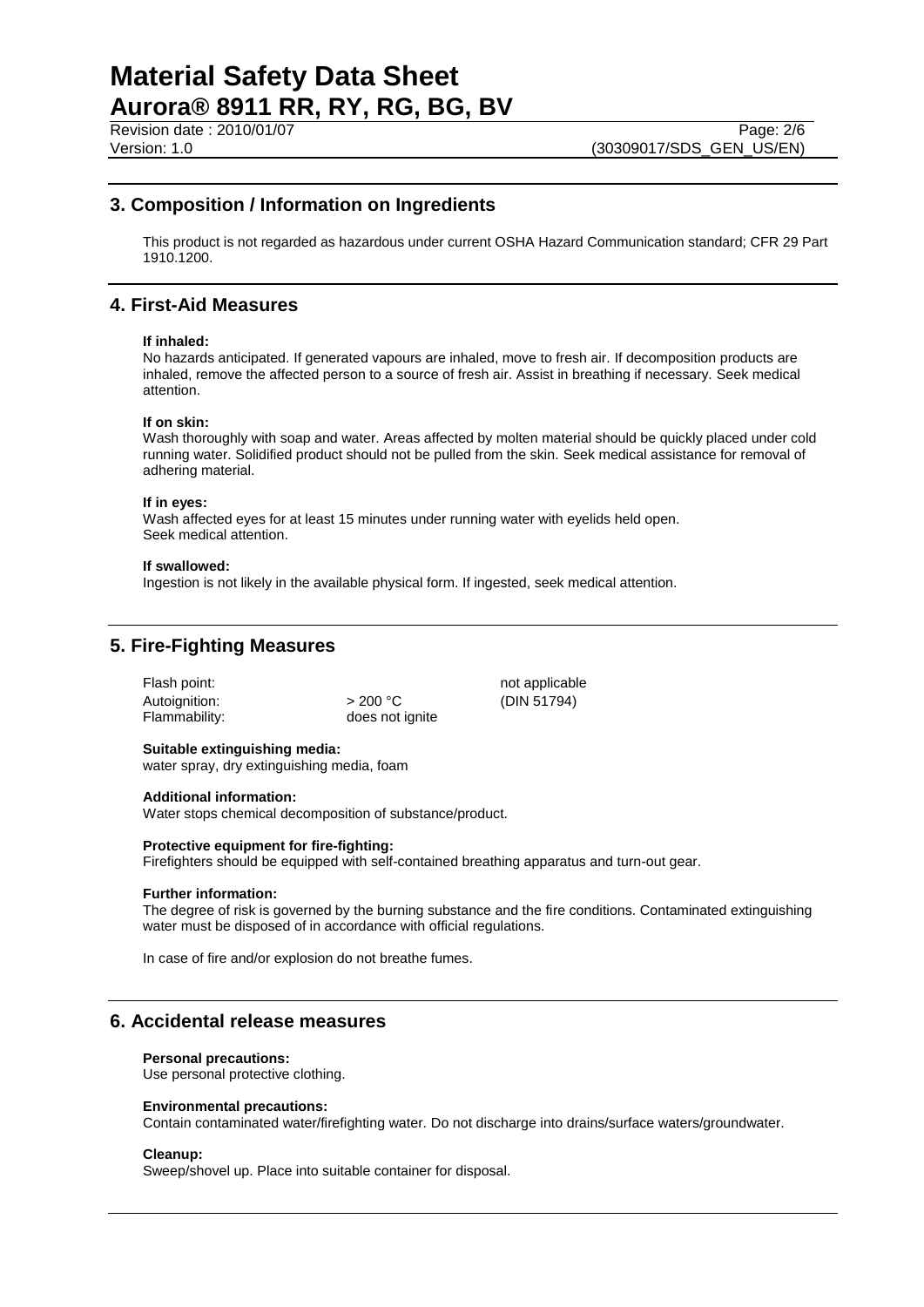# **Material Safety Data Sheet Aurora® 8911 RR, RY, RG, BG, BV**

Revision date : 2010/01/07 Page: 3/6<br>Version: 1.0 (30309017/SDS GEN US/EN) (30309017/SDS\_GEN\_US/EN)

## **7. Handling and Storage**

## **Handling**

**General advice:** Ensure adequate ventilation.

**Protection against fire and explosion:** No special precautions necessary.

## **Storage**

#### **General advice:**

Avoid all sources of ignition: heat, sparks, open flame. No special precautions necessary.

## **8. Exposure Controls and Personal Protection**

## **Personal protective equipment**

## **Respiratory protection:**

Observe OSHA regulations for respirator use (29 CFR 1910.134). Wear appropriate certified respirator when exposure limits may be exceeded.

#### **Hand protection:**

Wear gloves to prevent contact during mechanical processing and/or hot melt conditions.

#### **Eye protection:**

Eye protection not required.

#### **General safety and hygiene measures:**

Handle in accordance with good industrial hygiene and safety practice. In order to prevent contamination while handling, closed working clothes and working gloves should be used.

# **9. Physical and Chemical Properties**

| Form:                       | film                                       |
|-----------------------------|--------------------------------------------|
| Odour:                      | product specific                           |
| Colour:                     | The colour is derived from the trade name. |
| pH value:                   | not soluble                                |
| Melting point:              | $>117$ °C                                  |
| Partitioning coefficient n- | not applicable                             |
| octanol/water (log Pow):    |                                            |
| Solubility in water:        | insoluble                                  |

# **10. Stability and Reactivity**

#### **Conditions to avoid:**

Avoid excessive temperatures. Avoid electro-static discharge.

#### **Hazardous reactions:**

No hazardous reactions when stored and handled according to instructions. The product is chemically stable.

#### **Decomposition products:**

Hazardous decomposition products: No hazardous decomposition products if stored and handled as prescribed/indicated.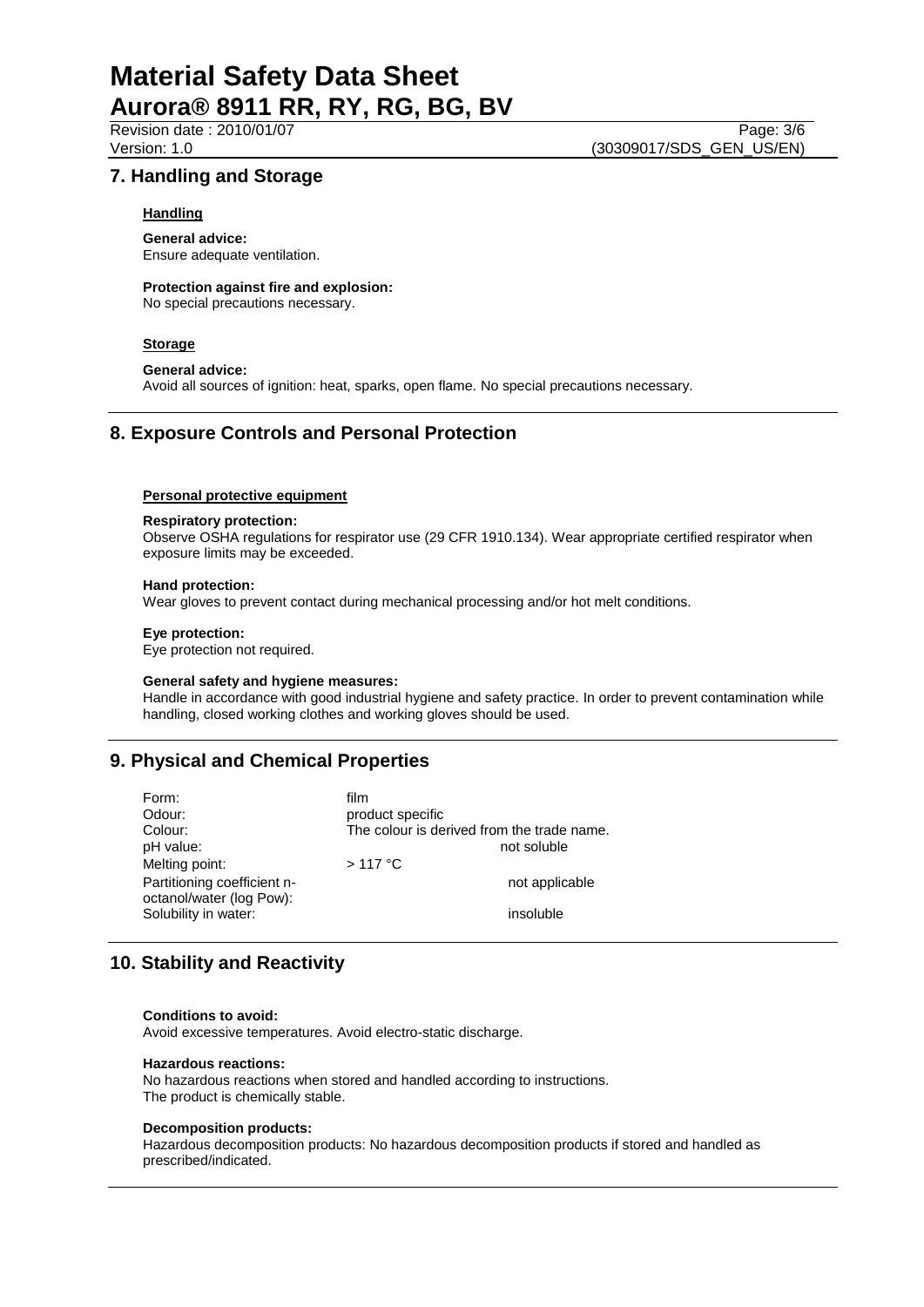Revision date : 2010/01/07 Page: 4/6<br>Version: 1.0 (30309017/SDS GEN US/EN) (30309017/SDS\_GEN\_US/EN)

## **11. Toxicological information**

**Acute toxicity**

**Oral:** Type of value: LD50 Species: rat Value: > 2,000 mg/kg

#### **Irritation / corrosion**

**Skin:**

Species: rabbit Result: non-irritant

**Eye:** Species: rabbit Result: non-irritant

#### **Other Information:**

The product has not been tested. The statements on toxicology have been derived from the structure of the product.

## **12. Ecological Information**

#### **Degradability / Persistence Biological / Abiological Degradation**

Evaluation: Experience shows this product to be inert and non-degradable.

## **13. Disposal considerations**

#### **Waste disposal of substance:**

This product is not regulated by RCRA. Dispose of in accordance with national, state and local regulations.

#### **Container disposal:**

Dispose of in a licensed facility. Empty containers or liners may retain product residues. Recommend crushing, puncturing or other means to prevent unauthorized use of used containers.

## **14. Transport Information**

**Land transport** USDOT

Not classified as a dangerous good under transport regulations

**Sea transport** IMDG

Not classified as a dangerous good under transport regulations

**Air transport** IATA/ICAO

Not classified as a dangerous good under transport regulations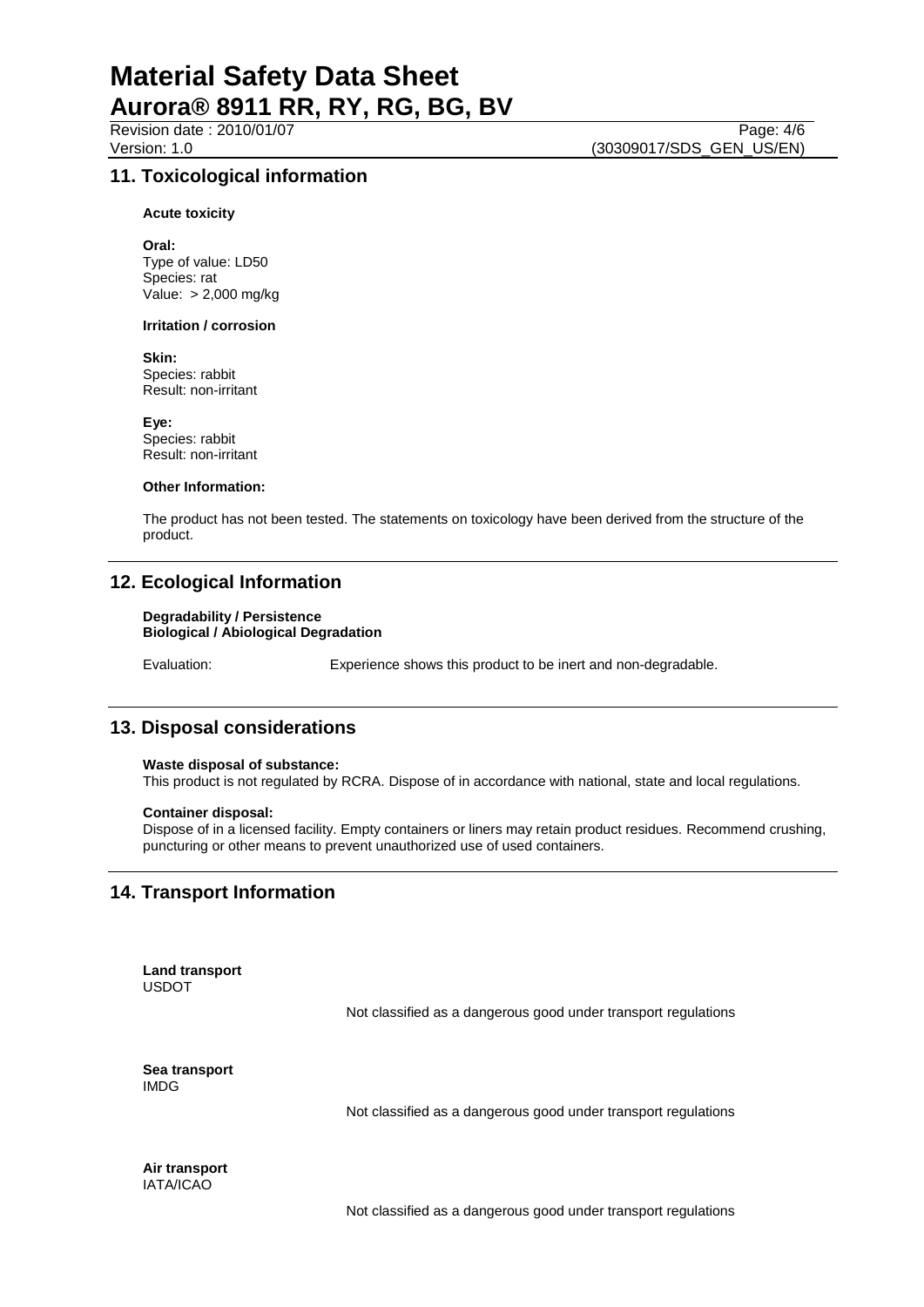# **Material Safety Data Sheet Aurora® 8911 RR, RY, RG, BG, BV**

Revision date : 2010/01/07 Page: 5/6<br>
Version: 1.0 (30309017/SDS GEN US/EN)

# **15. Regulatory Information**

### **Federal Regulations**

**Registration status:** Chemical TSCA, US released / listed

**OSHA hazard category:** No data available.;

**EPCRA 311/312 (Hazard categories):** Not hazardous;

**State regulations**

**CA Prop. 65:** THIS PRODUCT CONTAINS A CHEMICAL(S) KNOWN TO THE STATE OF CALIFORNIA TO CAUSE CANCER.

# **16. Other Information**

## **HMIS III rating**

Health: 0 Flammability: 1 Physical hazard: 0

NFPA and HMIS use a numbering scale ranging from 0 to 4 to indicate the degree of hazard. A value of zero means that the substance possesses essentially no hazard; a rating of four indicates extreme danger. Although similar, the two rating systems are intended for different purposes, and use different criteria. The NFPA system was developed to provide an onthe-spot alert to the hazards of a material, and their severity, to emergency responders. The HMIS system was designed to communicate workplace hazard information to employees who handle hazardous chemicals.

RMS Packaging supports worldwide Responsible Care® initiatives. We value the health and safety of our employees, customers, suppliers and neighbors, and the protection of the environment. Our commitment to Responsible Care is integral to conducting our business and operating our facilities in a safe and environmentally responsible fashion, supporting our customers and suppliers in ensuring the safe and environmentally sound handling of our products, and minimizing the impact of our operations on society and the environment during production, storage, transport, use and disposal of our products.